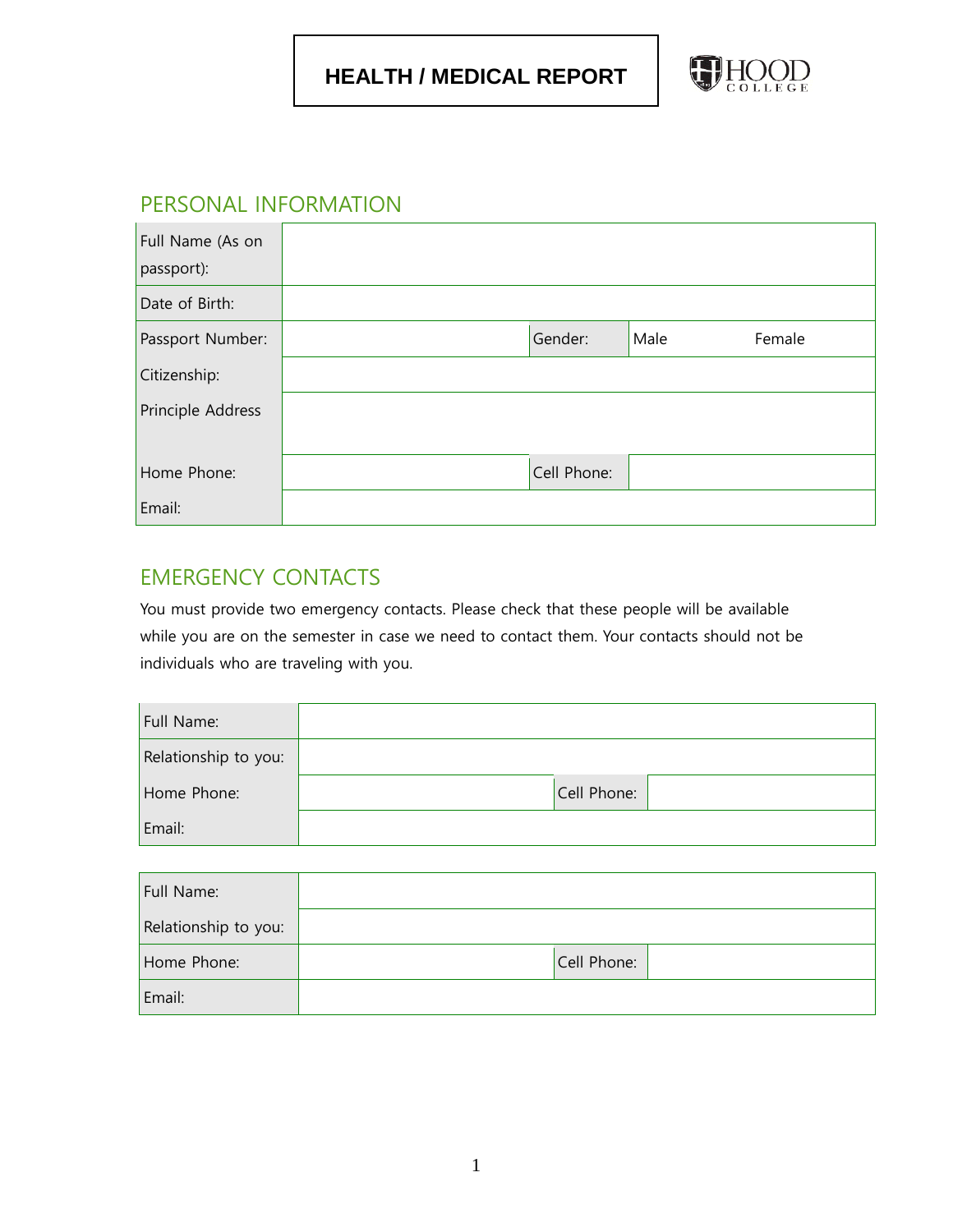# HEALTH DECLARATION

The Health Declaration is a vital part of this form. This section also requires your signature.

- Please answer the questions in the participant portion of this section accurately, including as much detail as possible so that we can determine your suitability to the coastal semester and can accommodate you to the best of our ability
- Accurate completion of this Health Declaration will be helpful if you have a medical emergency while on the semester. You must alert coastal staff of any changes to your medical status or medications that occur after submission of this Health Declaration.

| Height (ft/in):                             | Weight (lbs): |  |
|---------------------------------------------|---------------|--|
| If under- or overweight, by how much? (lbs) |               |  |

Have you ever had any of the following conditions? Please check all that apply and provide as much additional detail as possible for any condition you have. Your form will not be considered complete without this requested information.

| Anemia                                                          | Epilepsy / Seizures                                           | Migraines/Severe Headaches                                           |  |
|-----------------------------------------------------------------|---------------------------------------------------------------|----------------------------------------------------------------------|--|
| Cancer                                                          | Head injury                                                   | Musculoskeletal conditions (osteoporosis,<br>fibromyalgia, etc.)     |  |
| Chronic lung conditions                                         | Heart conditions (including disease,<br>murmur, irregularity) | Nervous system conditions (multiple<br>sclerosis, Parkinson's, etc.) |  |
| Chronic back conditions                                         | Heat and/or cold sensitivity                                  | Orthopedic problems (sprains, strains or<br>fractures)               |  |
| Cognitive disorders (Alzheimer,<br>memory loss, dementia, etc.) | High blood pressure                                           | Skin conditions                                                      |  |
| Dizziness/balance conditions                                    | Immune system conditions                                      | Sleep apnea                                                          |  |
| Eating disorder                                                 | Kidney or liver conditions                                    | Stomach/intestinal conditions                                        |  |
| Endocrine/thyroid conditions                                    | Malaria                                                       | Tuberculosis/exposure to TB                                          |  |
| Lyme disease                                                    | Fainting spells                                               | Other (please specific below)                                        |  |

Additional Information: Append additional paper if this space is not sufficient.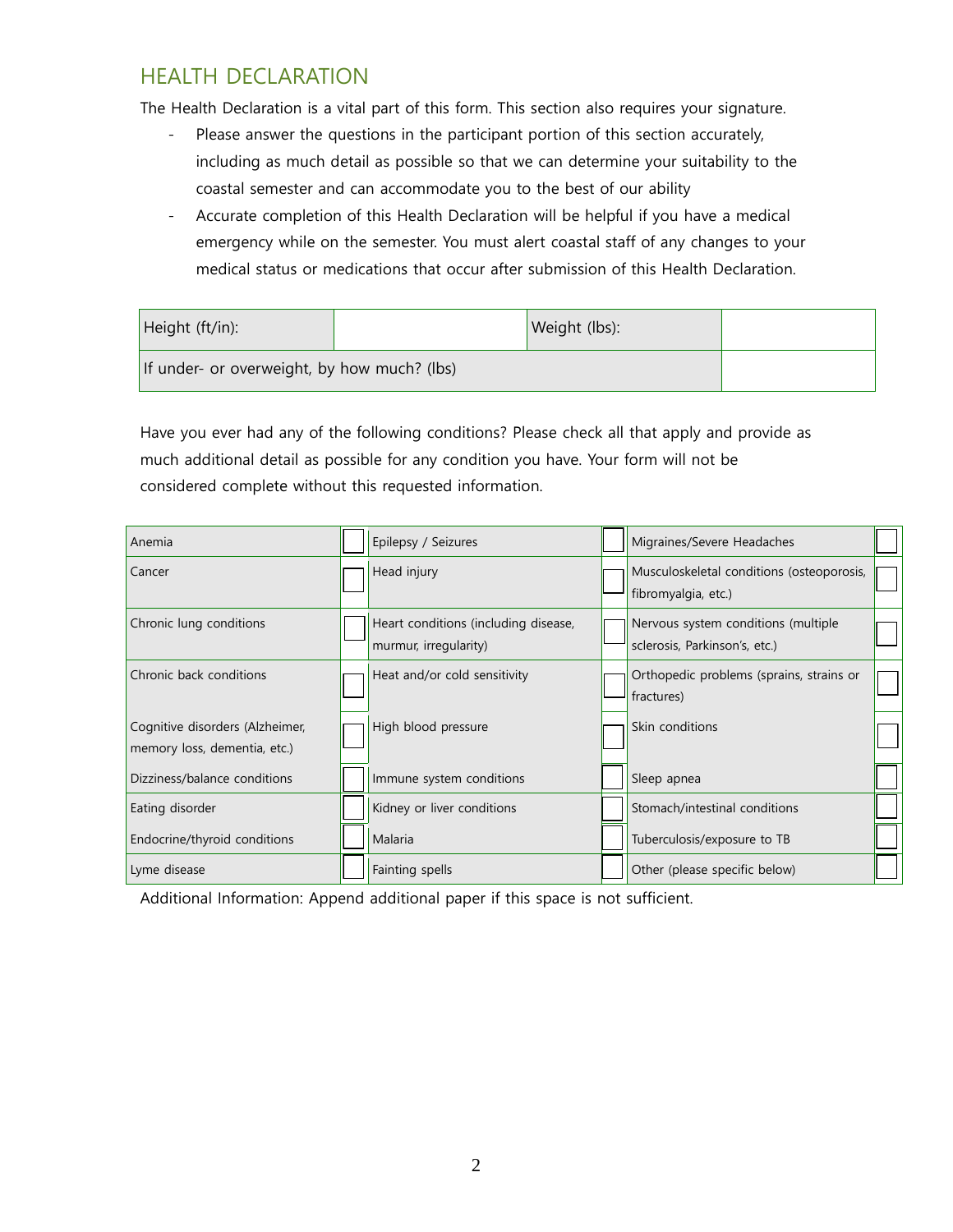| Asthma                                                                                                                                                                                                                                  |  | Cause: |                                                                                         | Do you self-<br>medicate | Yes No |
|-----------------------------------------------------------------------------------------------------------------------------------------------------------------------------------------------------------------------------------------|--|--------|-----------------------------------------------------------------------------------------|--------------------------|--------|
| Diabetes /<br>Hypoglycemia                                                                                                                                                                                                              |  | Cause: |                                                                                         | Do you self-<br>medicate | Yes No |
| Active Hepatitis:                                                                                                                                                                                                                       |  | Type:  |                                                                                         |                          |        |
| provide as much detail as possible in the space below.                                                                                                                                                                                  |  |        | Have you been hospitalized or had surgery in the past two years? If yes, please include |                          | Yes No |
|                                                                                                                                                                                                                                         |  |        |                                                                                         |                          |        |
| in the space provided below.                                                                                                                                                                                                            |  |        | Do you have any phobias which might inhibit your participation? If yes, please describe |                          | Yes No |
|                                                                                                                                                                                                                                         |  |        |                                                                                         |                          |        |
| Do you have any allergies? Include drugs, food, insect stings etc. If yes, list the type of<br>Yes No<br>reaction, the severity, and required treatment. Please indicate any medications you will be<br>carrying to treat your allergy. |  |        |                                                                                         |                          |        |
|                                                                                                                                                                                                                                         |  |        |                                                                                         |                          |        |
|                                                                                                                                                                                                                                         |  |        | Do you have any conditions that are not already indicated on above?                     |                          | Yes No |
|                                                                                                                                                                                                                                         |  |        |                                                                                         |                          |        |
| If you have any of the conditions listed above, please provide as much detail as possible here, including<br>dates of treatment/surgery, and potential effects on your participation on this project.                                   |  |        |                                                                                         |                          |        |
|                                                                                                                                                                                                                                         |  |        |                                                                                         |                          |        |

We may need to contact you to discuss your condition to assess how it may affect your ability to safely and effectively participate on the coastal semester.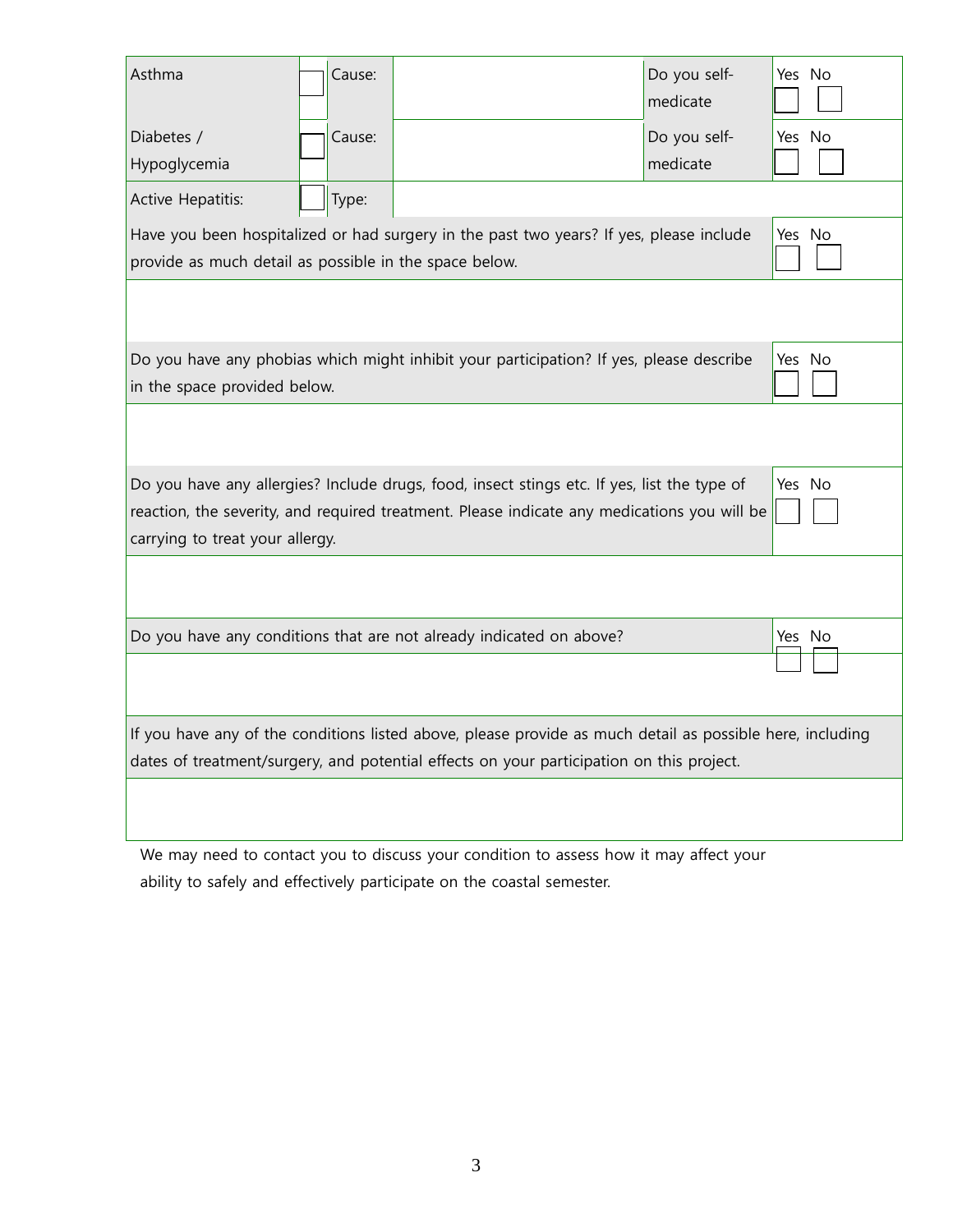#### **MENTAL HEALTH – This information is private and will never be shared publicly.**

| Have you ever been diagnosed with or been treated for a psychiatric condition such as<br>bipolar disorder or depression? If yes, please provide details:         | Yes No |
|------------------------------------------------------------------------------------------------------------------------------------------------------------------|--------|
|                                                                                                                                                                  |        |
| Have you ever been hospitalized or in residential treatment for psychiatric care? If yes,<br>please provide the dates of hospitalization/treatment:              | Yes No |
|                                                                                                                                                                  |        |
| Do you suffer from claustrophobia, anxiety, ADHD or other related conditions for which<br>you take medication of any sort? If yes, please provide details below. | Yes No |
|                                                                                                                                                                  |        |
| May we contact your psychologist/psychiatrist? If yes, please provide name and number<br>below:                                                                  | Yes No |
|                                                                                                                                                                  |        |

#### **MEDICATIONS**

| Do you take or have you ever taken any prescription or non-prescription medications for Yes No |  |
|------------------------------------------------------------------------------------------------|--|
| any reason? If yes, please list the medication, reason for taking it, length of time you       |  |
| have been taking it, and the current dosage.                                                   |  |

| Medication                                  | Reason for taking | Date started | Dosage |  |
|---------------------------------------------|-------------------|--------------|--------|--|
|                                             |                   |              |        |  |
|                                             |                   |              |        |  |
|                                             |                   |              |        |  |
|                                             |                   |              |        |  |
| Please add any additional information here: |                   |              |        |  |
|                                             |                   |              |        |  |
|                                             |                   |              |        |  |